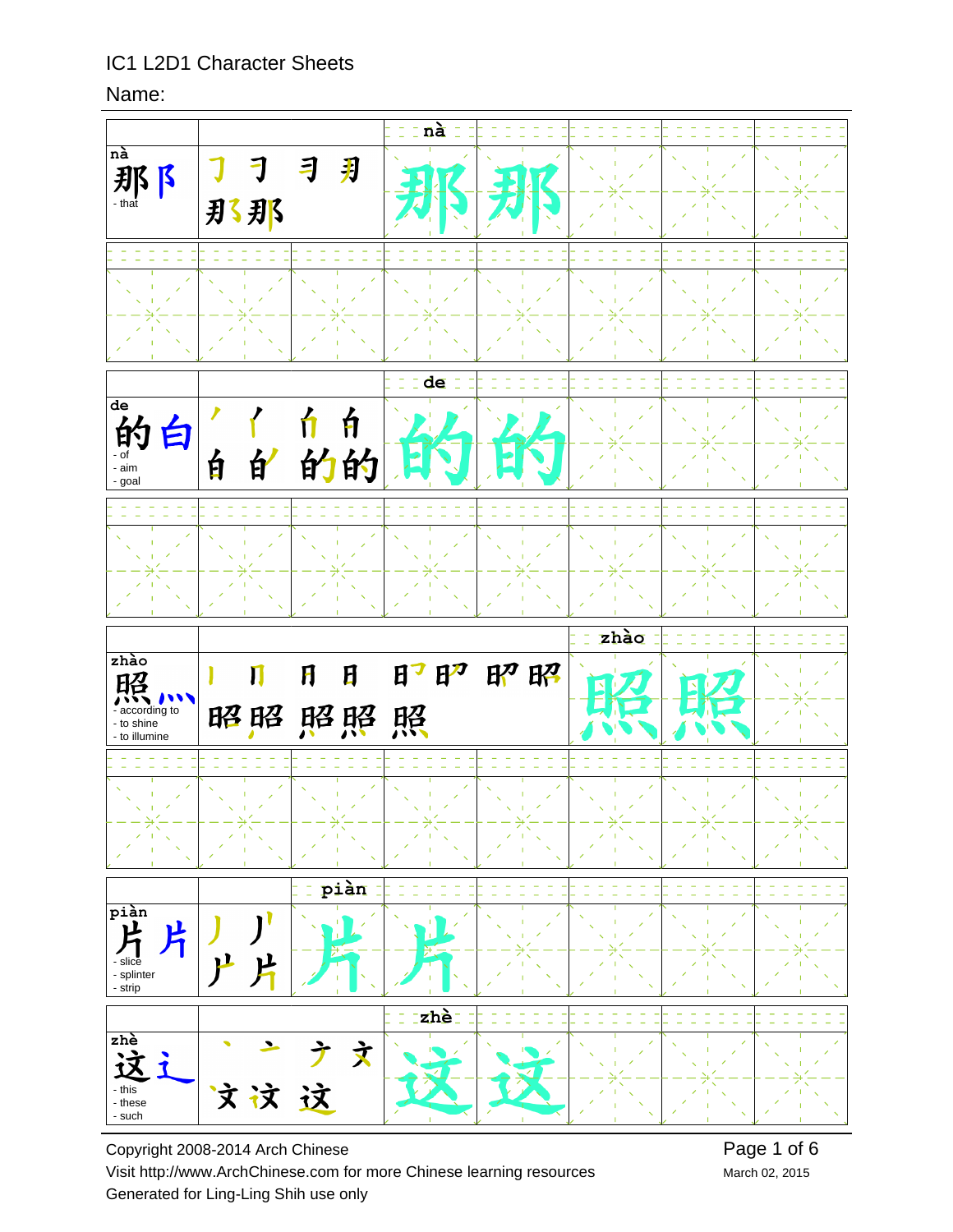#### Name:



Copyright 2008-2014 Arch Chinese Visit http://www.ArchChinese.com for more Chinese learning resources Generated for Ling-Ling Shih use only

Page 2 of 6 March 02, 2015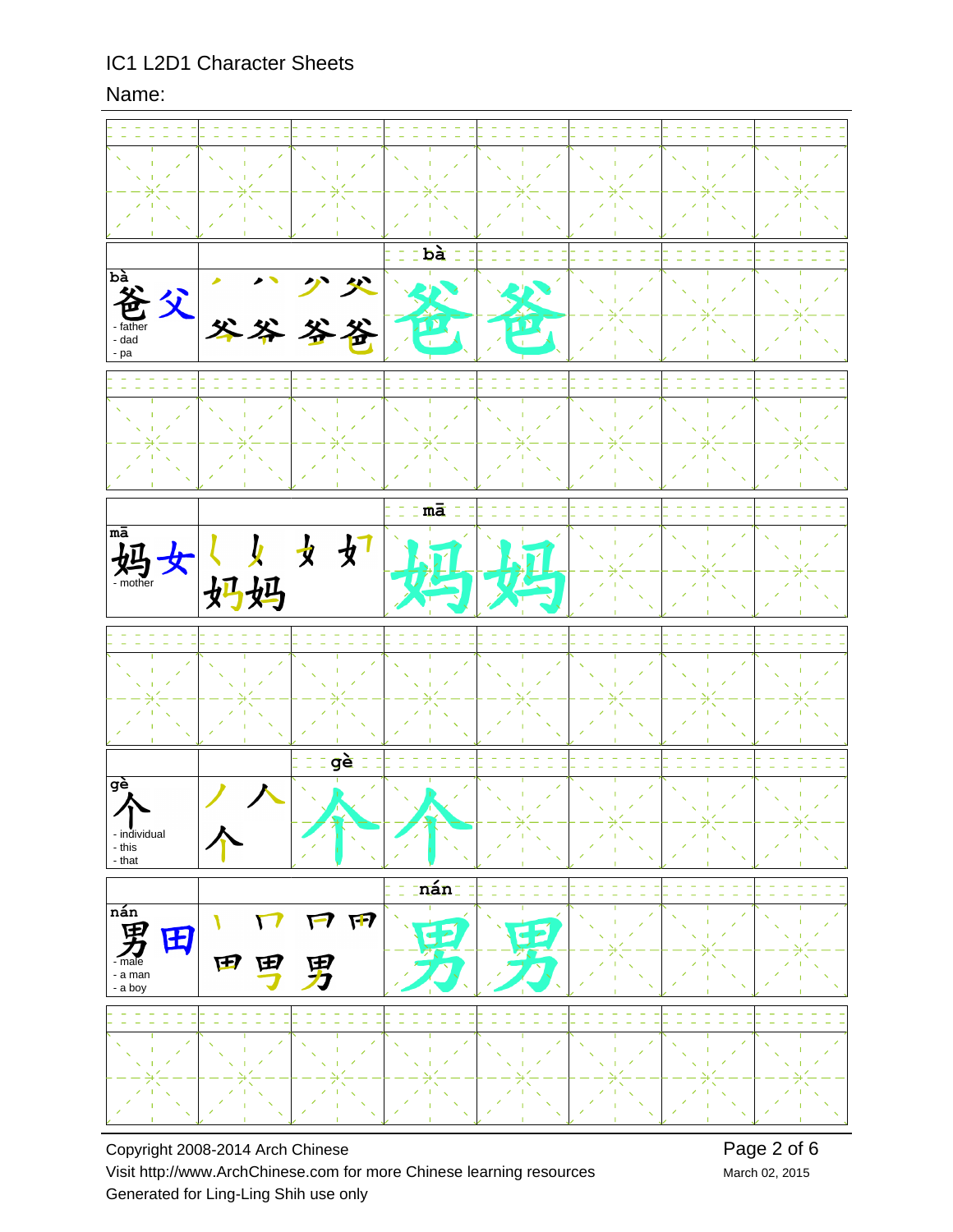#### Name:



Copyright 2008-2014 Arch Chinese Visit http://www.ArchChinese.com for more Chinese learning resources Generated for Ling-Ling Shih use only

March 02, 2015 Page 3 of 6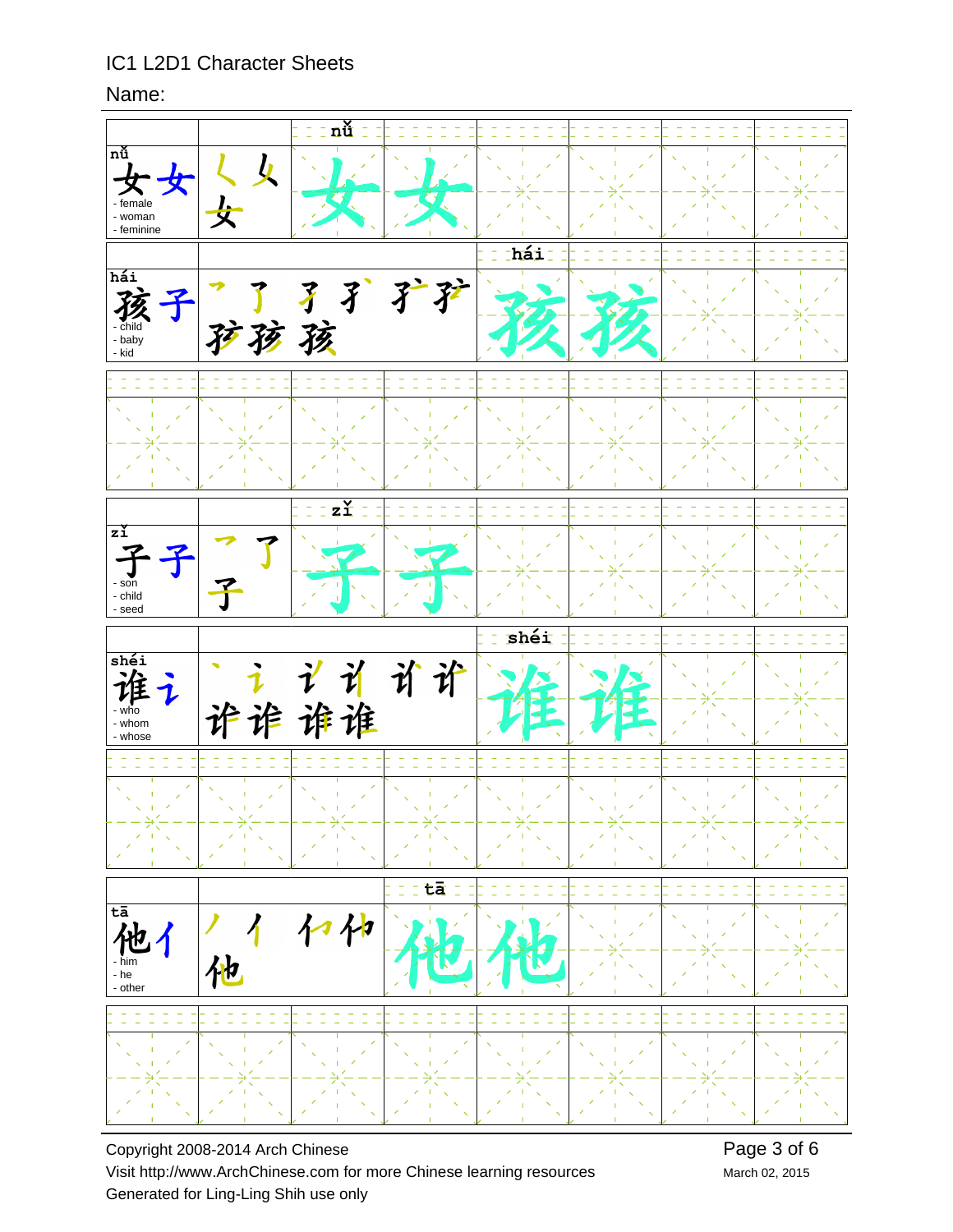#### Name:



Copyright 2008-2014 Arch Chinese Visit http://www.ArchChinese.com for more Chinese learning resources Generated for Ling-Ling Shih use only

March 02, 2015 Page 4 of 6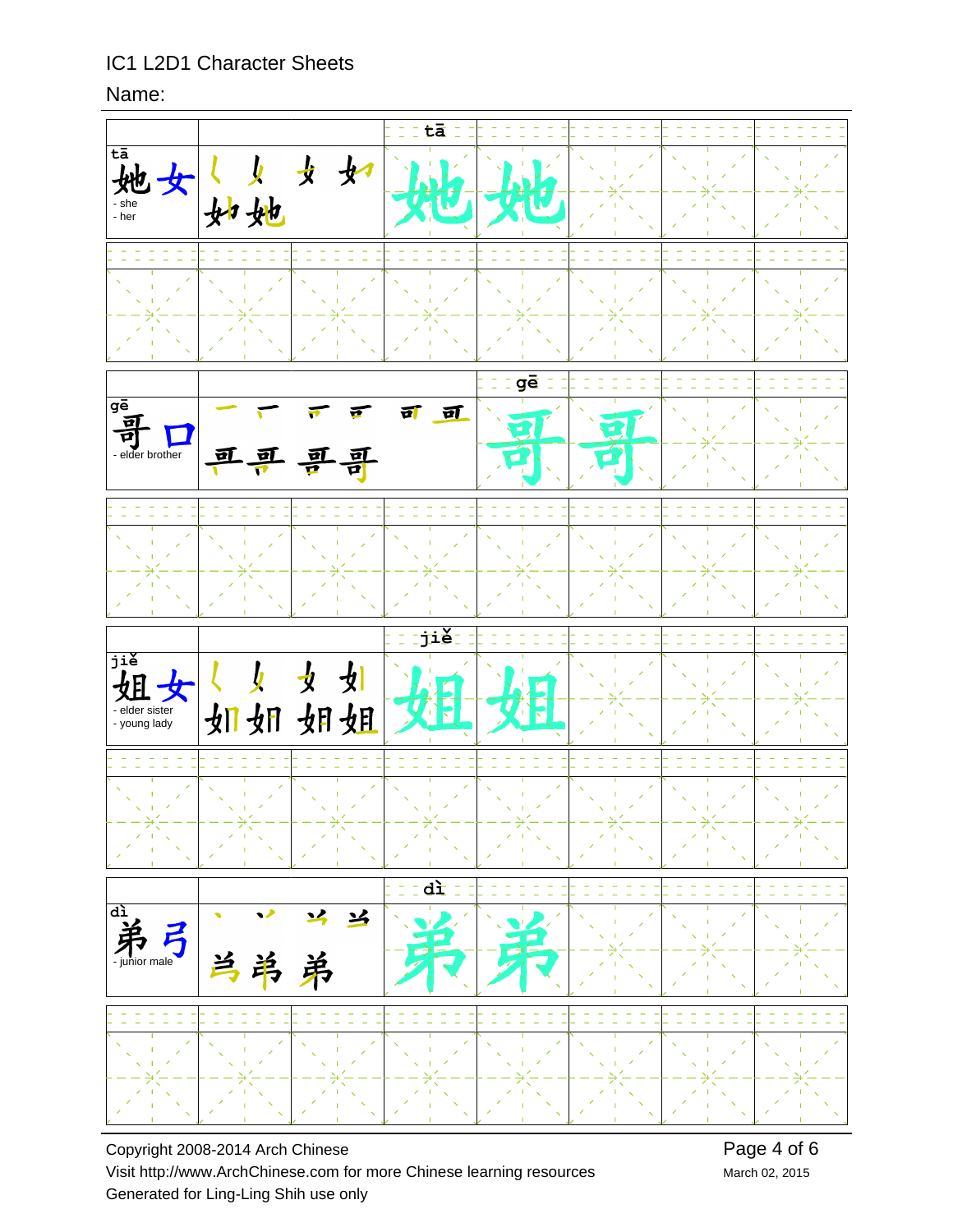#### Name:



Copyright 2008-2014 Arch Chinese Visit http://www.ArchChinese.com for more Chinese learning resources Generated for Ling-Ling Shih use only

Page 5 of 6 March 02, 2015